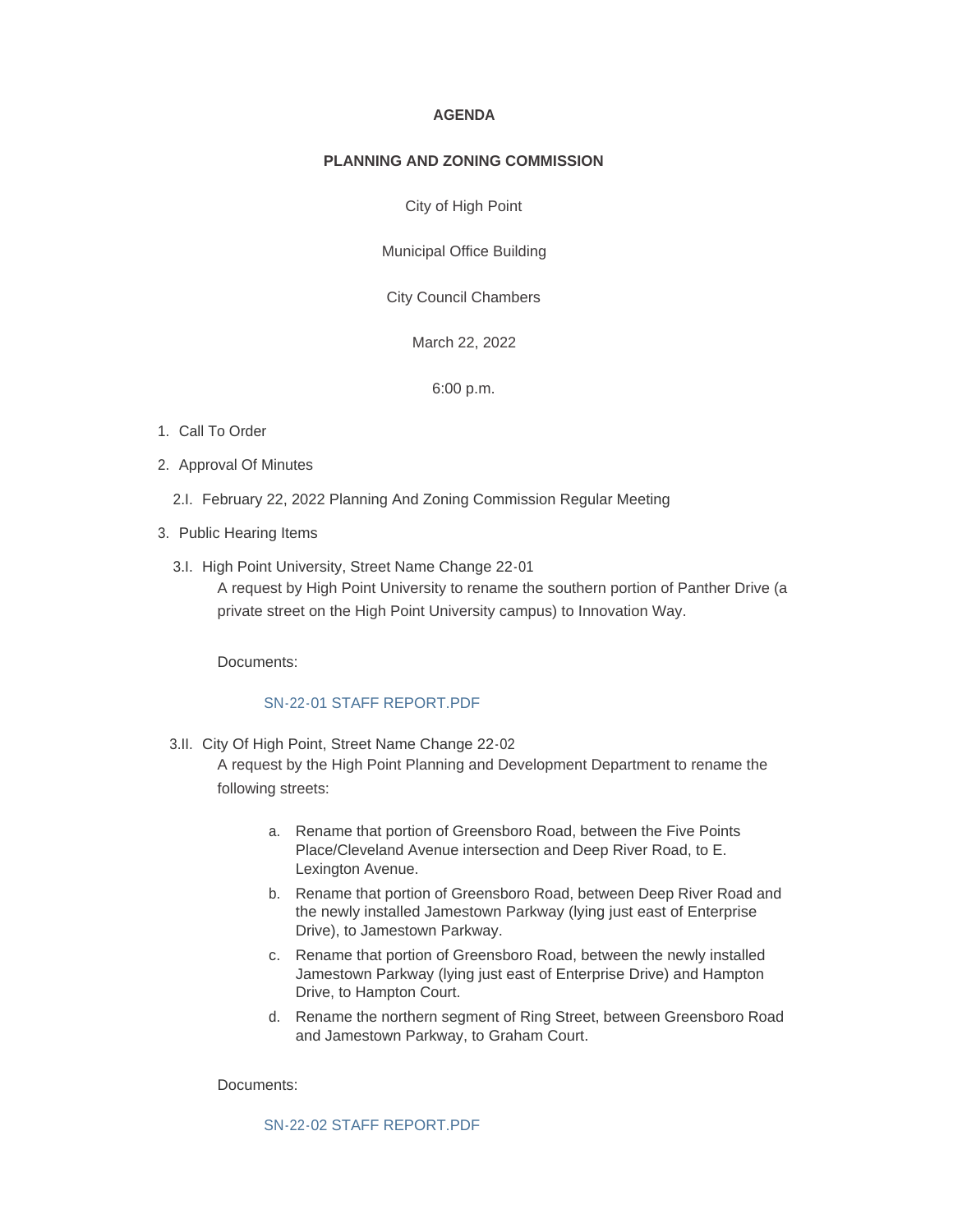3.III. Jennifer McCannon, Zoning Map Amendment 22-02

A request by Jennifer McCannon to rezone approximately 1.3 acres from a Conditional Use General Business (CU-GB) District to the Residential Single Family - 5 (R-5) District. The site is located west of the intersection of Harvey Road and Ken Coy Road (5224 and 5300 Harvey Road).

Documents:

#### [ZA-22-02 STAFF REPORT.PDF](https://www.highpointnc.gov/AgendaCenter/ViewFile/Item/1537?fileID=56221)

Edward Greene, Zoning Map Amendment 22-03 3.IV.

A request by Edward Greene to rezone an approximate 35.7-acre parcel from a Conditional Use General Business (CU-GB) District to a Conditional Zoning Employment Center (CZ-EC) District. The site is located along the north side of Model Farm Road, approximately 625 feet east of S. Main Street (205 Model Farm Road).

Documents:

#### [ZA-22-03 STAFF REPORT.PDF](https://www.highpointnc.gov/AgendaCenter/ViewFile/Item/1538?fileID=56228)

3.V. Boys And Girls Club Of Greater High Point, Text Amendment 22-02 A request by the Boys and Girls Club of Greater High Point, Inc to amend Section 4.3.3.A.1 and Table 4.1.9 (Principal Use Table) pertaining to the Major and Minor Assembly use types in the Core City Area.

Documents:

## [TA-22-02 STAFF REPORT.PDF](https://www.highpointnc.gov/AgendaCenter/ViewFile/Item/1539?fileID=56229)

3.VI. Boys And Girls Club Of Greater High Point, Zoning Map Amendment 22-05 A request by the Boys and Girls Club of Greater High Point, Inc. to rezone approximately 1.9 acres from the Residential Single Family - 5 (R-5) District and the Residential Multifamily - 16 (RM-16) District to a Conditional Zoning Residential Multifamily - 16 (CZ RM-16) District. The site is located approximately 500 feet west of the intersection of W. English Road and Barker Road (300, 302, 306, 307 and 314 Barker Avenue; 1200 Bradshaw Street; and 1217 and 1213 Adams Street).

Documents:

## [ZA-22-05 STAFF REPORT.PDF](https://www.highpointnc.gov/AgendaCenter/ViewFile/Item/1540?fileID=56270)

3. VII. City Of High Point, Zoning Map Amendment 22-04

A request by the High Point City Council to rezone 475 properties, totaling approximately 137.8 acres, as part of the Comprehensive Zoning Map Amendment project.

> a. To rezone 471 parcels, totaling approximately 136.7 acres, from the Residential Multifamily – 16 (RM-16) District to the Single Family